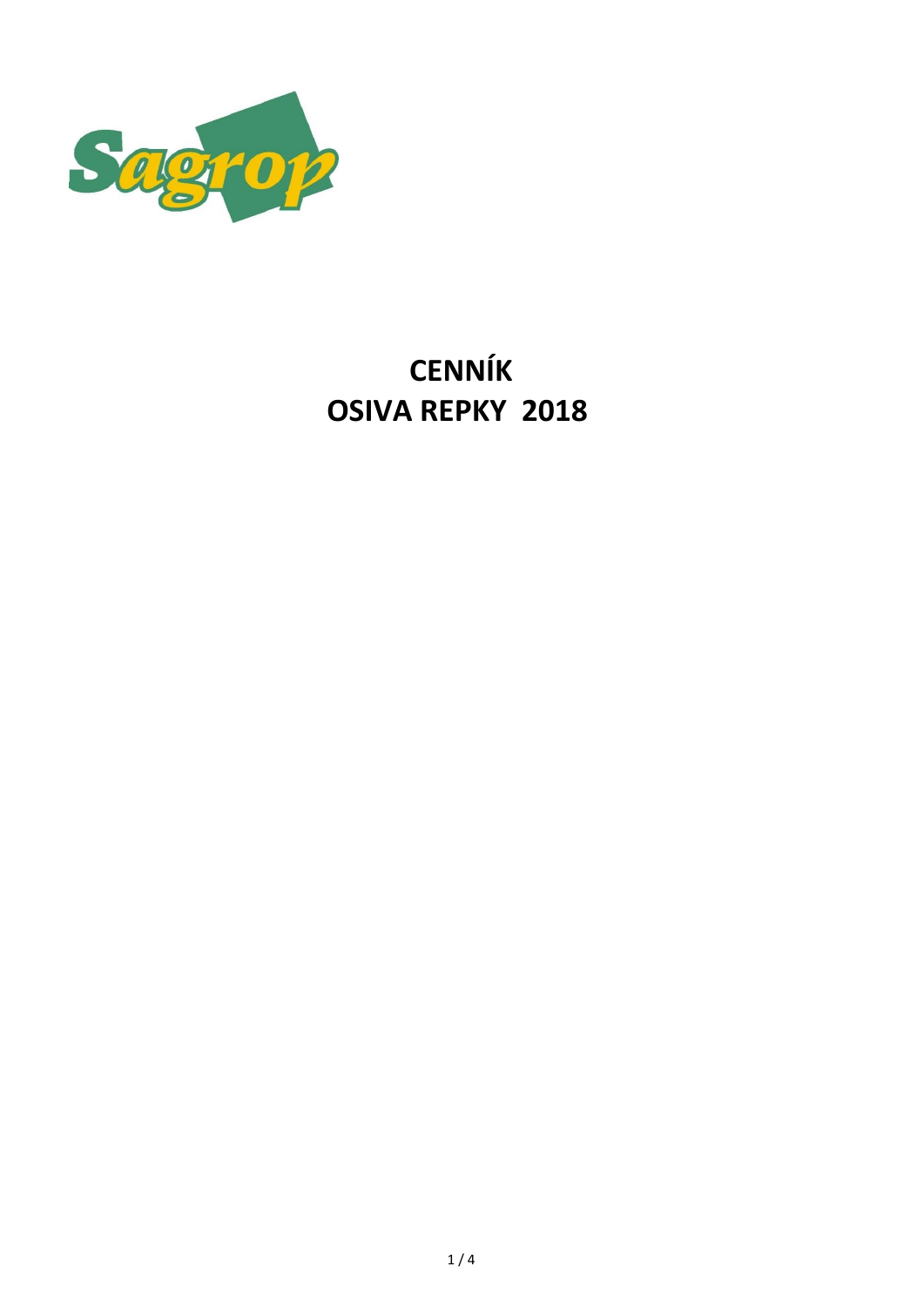

#### **PIONEER Repka ozimná**

| Názov                  | Línia/hybrid | <b>Balenie</b> | Zŕn/bal | <b>Moridlo</b> | Cena<br>EUR/VJ | Cena EUR/bal |
|------------------------|--------------|----------------|---------|----------------|----------------|--------------|
| <b>PT271 - NOVINKA</b> | hybrid       | 4VJ            | 2 mil   | <b>TMTD</b>    | 92,9           | 371,7        |
| <b>PR44D06</b>         | SDH hybrid   | 4VJ            | 2 mil   | <b>TMTD</b>    | 69,7           | 278,8        |
| <b>PR46W20</b>         | hybrid       | 4VJ            | 2 mil   | <b>TMTD</b>    | 69,7           | 278,8        |
| PT211                  | hybrid       | 4VJ            | 2 mil   | TMTD           | 74,4           | 297,4        |
| <b>PT269 - NOVINKA</b> | hybrid       | 4VJ            | 2 mil   | <b>TMTD</b>    | 92,9           | 371,7        |
| <b>PT228CL</b>         | <b>CLH</b>   | 4VJ            | 2 mil   | <b>TMTD</b>    | 87,4           | 349,4        |
| <b>PX113</b>           | SDH hybrid   | 4VJ            | 2 mil   | <b>TMTD</b>    | 87,4           | 349,4        |
| <b>PT225</b>           | hybrid       | 4VJ            | 2 mil   | <b>TMTD</b>    | 92,9           | 371,7        |
| <b>PT279 CL</b>        | <b>CLH</b>   | 4VJ            | 2 mil   | TMTD           | 87,4           | 349,4        |
| <b>PT242</b>           | PLH hybrid   | 4VJ            | 2 mil   | <b>TMTD</b>    | 74,7           | 297,4        |
| <b>PX126</b>           | SDH hybrid   | 4VJ            | 2 mil   | TMTD           | 87,4           | 349,4        |
| PT264                  | hybrid       | 4VJ            | 2 mil   | <b>TMTD</b>    | 92,9           | 371,7        |

**BAYER Replace of the SNS of the SNS of the SNS of the SNS of the SNS of the Repka ozimná** 

**Repka ozimná**

|                | <b>Názov</b> | Línia/hybrid | <b>Balenie</b> | Zŕn/bal   | <b>Moridlo</b> | Cena<br>EUR/VJ | Cena EUR/bal |
|----------------|--------------|--------------|----------------|-----------|----------------|----------------|--------------|
| <b>INV1024</b> |              | hybrid       | 3VJ            | $1.5$ mil | TMTD           | 81,0           | 243          |
| <b>LEXER</b>   |              | hybrid       | 3VJ            | $1,5$ mil | <b>TMTD</b>    | 84,0           | 252          |
| <b>JENIFER</b> |              | hybrid       | 3VJ            | $1,5$ mil | <b>TMTD</b>    | 75,0           | 225          |
| <b>FENCER</b>  |              | hybrid       | 3VJ            | $1,5$ mil | <b>TMTD</b>    | 81,0           | 243          |

# **CANDOR TRADING**

| Názov             | Línia<br>/hybrid | <b>Balenie</b> | Zŕn/bal    | <b>Moridlo</b> | Cena<br>EUR/VJ | Cena<br>EUR/bal |
|-------------------|------------------|----------------|------------|----------------|----------------|-----------------|
| <b>ES ALEGRIA</b> | línia            | 3VJ            | $2,16$ mil | <b>TMTD</b>    | 59,0           | 177             |
| <b>QUARTZ</b>     | línia            | 3VJ            | $2,0$ mil  | <b>TMTD</b>    | 59,0           | 177             |
| <b>ES MAMBO</b>   | línia            | 3VJ            | $2,16$ mil | <b>TMTD</b>    | 66,0           | 198             |
| <b>BUTTERFLY</b>  | línia            | 3VJ            | 2,0 mil    | <b>TMTD</b>    | 66,0           | 198             |
| <b>HEKIP</b>      | hybrid           | 3VJ            | $1,5$ mil  | <b>TMTD</b>    | 85,0           | 255             |
| <b>HAMOUR</b>     | hybrid           | 3VJ            | $1,5$ mil  | <b>TMTD</b>    | 96,0           | 288             |
| <b>GAELIS</b>     | hybrid           | 3VJ            | $1,62$ mil | <b>TMTD</b>    | 89,0           | 267             |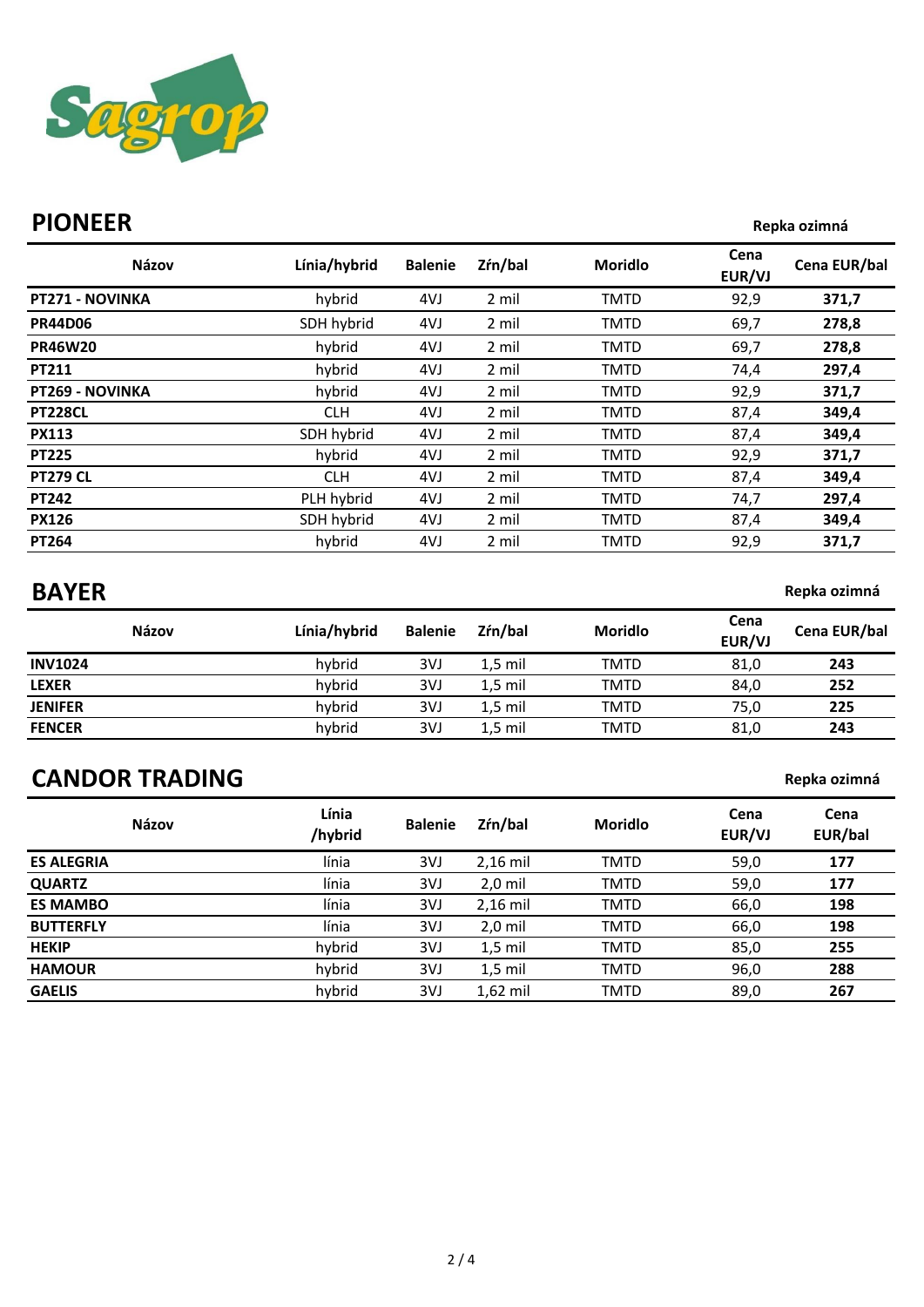

### **EURALIS Replace of the CIT CONTRACT CONTRACT CONTRACT CONTRACT CONTRACT CONTRACT CONTRACT CONTRACT CONTRACT CONTRACT CONTRACT CONTRACT CONTRACT CONTRACT CONTRACT CONTRACT CONTRACT CONTRACT CONTRACT CONTRACT CONTRACT CON**

| Názov                        | Línia/hybrid | <b>Balenie</b> | Zŕn/bal    | <b>Moridlo</b> | Cena<br>EUR/VJ | Cena EUR/bal |
|------------------------------|--------------|----------------|------------|----------------|----------------|--------------|
| <b>ES IMPERIO</b>            | hybrid       | 3VJ            | $1,62$ mil | <b>TMTD</b>    | 88,0           | 264          |
| <b>ES DECIBEL CL</b>         | hybrid       | 3VJ            | $1,62$ mil | TMTD           | 88,0           | 264          |
| <b>KWS</b>                   |              |                |            |                |                | Repka ozimná |
| Názov                        | Línia/hybrid | <b>Balenie</b> | Zŕn/bal    | <b>Moridlo</b> | Cena<br>EUR/VJ | Cena EUR/bal |
| <b>HYBRIROCK</b>             | hybrid       | 3VJ            | $1,5$ mil  | <b>TMTD</b>    | 75,0           | 225          |
| <b>ALVARO KWS</b>            | hybrid       | 3VJ            | $1,5$ mil  | <b>TMTD</b>    | 82,0           | 246          |
| <b>GORDON KWS</b>            | hybrid       | 3VJ            | $1,5$ mil  | <b>TMTD</b>    | 82,0           | 246          |
| <b>SERGIO KWS</b>            | hybrid       | 3VJ            | $1,5$ mil  | <b>TMTD</b>    | 87,0           | 261          |
| <b>ALLBERICH KWS</b>         | SDH hybrid   | 3VJ            | $1,5$ mil  | TMTD           | 68,0           | 204          |
| <b>UMBERTO KWS - Novinka</b> | hybrid       | 3VJ            | $1,5$ mil  | <b>TMTD</b>    | 90,0           | 270          |
| $LIMAGRAIN$ do 20.06.2018    |              |                |            |                |                | Repka ozimná |

#### **Línia/hybrid Balenie Zŕn/bal Moridlo Cena Cena EUR/bal ARABELLA** línia 2,14VJ 2,1 mil Thiram 74,0 **158,36 ARSENAL** hybrid 3VJ 1,5 mil Thiram 97,0 **291 ALICANTE** hybrid 3VJ 1,5 mil Thiram 100,0 **300 ASTRONOM** hybrid 3VJ 1,5 mil Thiram 97,0 **291 LG ARCHITECT** hybrid 3VJ 1,5 mil Thiram 105,0 **315 CONRAD CL** hybrid 3VJ 1,5 mil Thiram 105,0 **315**

## **SAATBAU Repka ozimná**

| Názov                      | Línia/hybrid | <b>Balenie</b> | Zŕn/bal   | <b>Moridlo</b> | Cena<br>EUR/VJ | Cena EUR/bal |
|----------------------------|--------------|----------------|-----------|----------------|----------------|--------------|
| <b>SIDNEY</b>              | línia        | 3VJ            | $2,1$ mil | Thiram         | 56,4           | 169          |
| <b>GRAF</b>                | hybrid       | 3VJ            | $1,5$ mil | Thiram         | 83,0           | 219          |
| <b>BONANZA</b>             | hybrid       | 3VJ            | $1.5$ mil | Thiram         | 89,7           | 269          |
| <b>ARAZZO</b>              | hybrid       | 3VJ            | $1,5$ mil | Thiram         | 89,7           | 269          |
| <b>CLARUS</b>              | hybrid       | 3VJ            | $1,5$ mil | Thiram         | 86,3           | 259          |
| <b>PANTHEON</b>            | hybrid       | 3VJ            | $1,5$ mil | Thiram         | 86,3           | 259          |
| <b>PRESIDENT - Novinka</b> | hybrid       | 3VJ            | $1,5$ mil | Thiram         | 86,3           | 259          |
| <b>ANGELICO - Novinka</b>  | hybrid       | 3VJ            | $1.5$ mil | Thiram         | 109,7          | 329          |